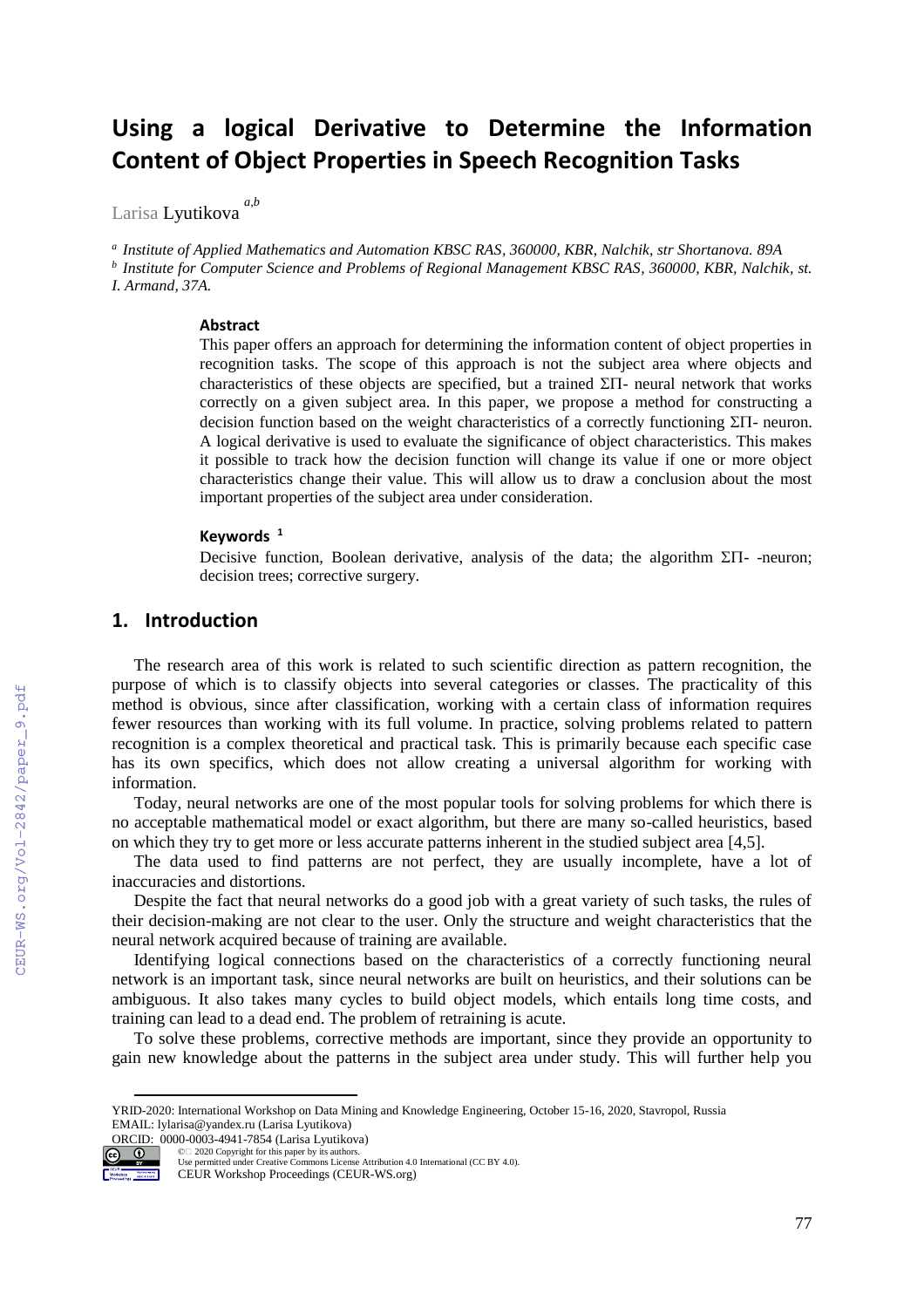better understand the nature of the data being studied, and therefore develop algorithms that are more expressive

To date, the main methods of pattern recognition have been identified. There are four main methods: the method of comparison with the standard, the statistical method, the method using artificial neural networks (ins), and the structural method [2, 4]. However, these methods have a number of obvious disadvantages. The method of comparison with the standard is accompanied by distortions of the samples under consideration, which requires taking into account a considerable number of cases of small deviations from the standard. Statistical methods face a number of difficulties in solving practical problems, since samples from each class are often not representative enough, and probability distribution density functions are difficult to construct. Neural networks are characterized by long-term training based on the consideration of many examples. Structural methods are sensitive to distortions of recognized images and require a complex procedure for constructing a set of features.

This situation leads to the need to combine these methods in order to compensate for the shortcomings of some approaches with the advantages of others, which is actively used in solving practical problems.

## **2. The purpose and objectives of the study**

This paper offers a combined approach to solving problems of pattern recognition, which makes it possible to correct the operation of the neural network. In cases of an already trained neural network, even if the subject area is not known, based only on the weight characteristics of the neuron, get logical connections in the data under study, build a logical solver function for a given area, and thus go to structural methods of solving. Use the Boolean derivative to identify the most important characteristics for each object and for the subject area as a whole. This means getting a more correct picture of the area under study, and therefore the ability to work with it

For example, if we are talking about pattern recognition, this approach makes it possible to build a logical classifier function that can correct the operation of this network using only the weights of the neural network. Further investigation of this function will reveal the most important features for each object. You can also show how changing the values of certain attributes results in changes in objects.

#### **3. Research methods**

Such authors describe methods of teaching Sigma-PI neuron as A.V. Timofeev, Z. M. Shibzukhov. A.V. Timofeev proposed training the network in one pass.

The construction of the classifier function will be based on the study of the weight values of the  $\Sigma\Pi$ -neural network.

As a solver (a function or method that divides the subject area into classes), we will consider the  $\Sigma$ II- neuron (Sigma-PI neuron), which is a more expressive generalization of classical neural networks, since it corresponds more formally to natural neurons. It can be represented by the following linear function of the input signals  $sp(x_1,...,x_n)$  Or:  $sp(x_1,...,x_n) = \sum w_i \prod_{i=1}^{n} x_i$ ,  $\{w_1, w_2, \ldots, w_k\}$  - the coefficients, which becomes a neuron in the learning process.

If the subject is a  $\Sigma\Pi$ - neuron, it recognizes k elements from the specified subject area  $Y = \{y_1, y_2, \dots, y_k\}$  generated by the corresponding set of attributes  $\{X_1, \dots, X_k\}$  [1].

EXAMPLE. Suppose the area for learning a Sigma PI neuron is represented by the following set of features and objects: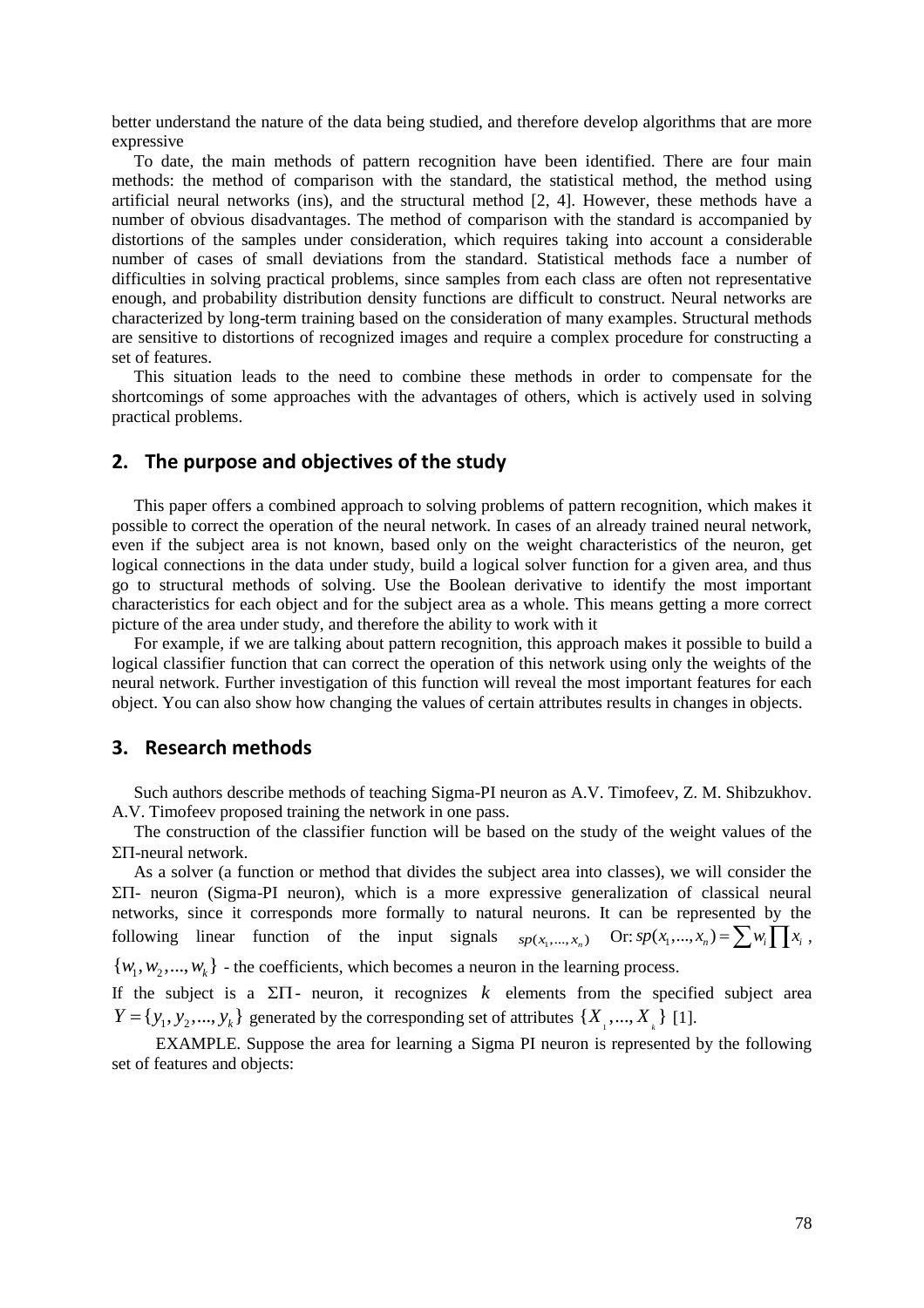## **Table 1.**

Example.

| $\mathcal{X}_1$ | $x_{2}$ | $x_{3}$ |      |
|-----------------|---------|---------|------|
| O               | 0       | 1       | a(2) |
| 0               | 1       | 1       | B(4) |
| 1               | 1       | O       | c(6) |

Attributes are characterized by corresponding codes and are represented by a set with values:  $x = \{x_1 = (0,0,1), x_1 = (0,1,1), x_1 = (1,1,0)\}\$ 

The object is  $\{a, b, c\}$  which are encoded accord accordingly

$$
a-2, b-4, c-6.
$$

Encoding objects with numerical values is necessary for fast training of this neural network.

After training, which is performed in one pass, the  $\Sigma\Pi$  - neuron will have the form:

$$
sp(x_1x_2x_3) = 2x_3 + 2x_2x_3 + 4x_2x_1
$$

Any query  $(x_1, x_2, x_3)$ , hat is represented in the table will be identified with its corresponding object..

If the query does not match the values of the variables that are in the training sample, for example (0,1,0), the result may not be correct or it may not be at all.

 $sp(0,1,0) = 2 * 0 + 2 * 1 * 0 + 4 * 0 * 0 = 0.$ 

The network doesn't recognize any elements. Because an object with exactly the same characteristics is not in the data. However, it could be an object, b4, or C-6, if there are inaccuracies, noise, or interference in the data.

Therefore, to obtain a possible class of solutions, the trained neuron requires additional corrective approaches.

# **4.** Construction of a crucial logical function based on the structure of a  $\Sigma\Pi$ **neuron and identification of significant features**

When constructing a decision function, you don't need to know the training sample.it is enough to know the value of the weights and the structure of the  $\Sigma\Pi$  - neuron. The function is constructed using a tree whose construction algorithm is described in [1].

The number of levels is equal to the largest number of products of variables in each of the terms +1. In the example, there will be 3 of them.

Arrange the variables  $\{x_1, x_2, ..., x_n\}$  to the lower levels of the tree. The second layer is the coefficients before the terms with one variable; the third is the coefficients before the terms with two variables, and so on. The value of each node will be considered as  $y_{k+1} = w_{k+1} + \sum y_i$ , where are the

indexes of the corresponding objects whose variables are included as factors in the element on  $y_{k+1}$ .

EXAMPLE. Let us build a tree for defining the main properties of objects.

$$
sp(x_1x_2x_3) = 2x_3 + 2x_2x_3 + 4x_2x_1
$$

Because of building a tree from the training sample, you can identify the basic rules for the relationship between objects and their characteristics (see figure 1).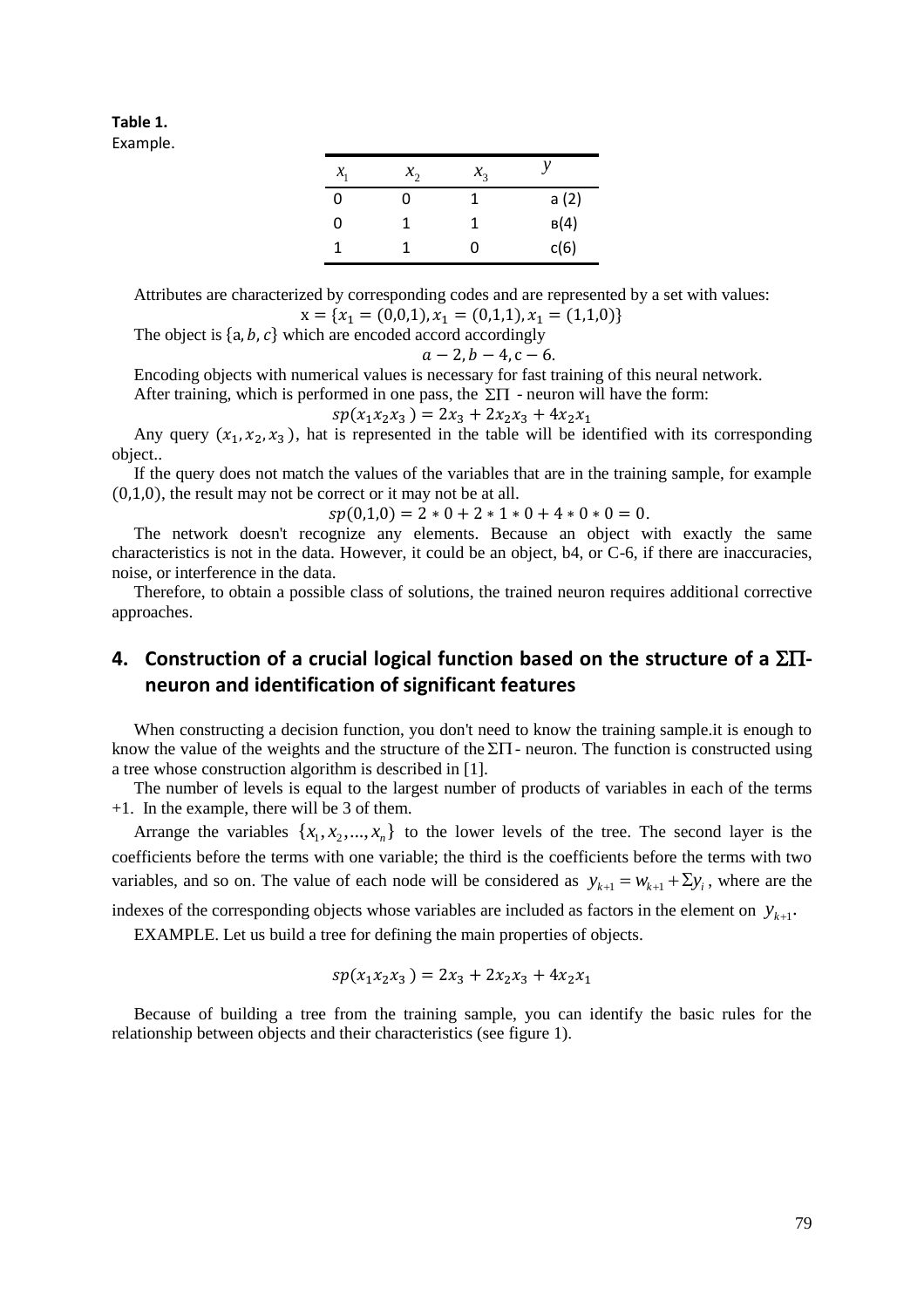

**Figure 1:** Decision Tree for a given subject area

The connection object  $y_k$  with each property  $x_i$ :  $P(y_k)$  &  $P(y_{k-1})$  & ... &  $P(y_i)$  &  $x_i$ 

 $P(y_k) = 1$  if  $y = y_k P(y_k) = 0$ , if  $y \neq y_k$ For this example, the minimum set of rules will look like:

 $F(x_1x_2x_3) = P(6)x_1 \vee P(6)P(4)x_2 \vee P(2)P(2)x_3$ 

These rules are sufficient if only the presence of the attribute is important for the data under consideration.

However, these rules are not enough if the value of the variable zero is also informative for making decisions. In addition, these rules are not enough in the case of multi-value encoding.

Therefore, there is a need to build additional trees, or imaginary paths in the figure this is indicated with a dash-dotted line.

For example, it looks like in figure 2.



**Figure 2:** Object part of a logical function

If an item doesn't have any attribute, the path to it will be marked with a dashed line.

Then the decision function for our example will look like this:

 $F(x_1x_2x_3) = P(6)x_1\bar{x}_3 \vee P(6)P(4)x_2 \vee P(4)P(2)x_3\bar{x}_1$ 

To identify significant variables in this function, i.e. the most important features for the source data, we will use the logical derivative.

Logical differentiation in this case implies differentiation of Boolean functions, which in some sense is analogous to classical differentiation [7, 8]. In the semantic meaning, the Boolean derivative can show the degree of dependence of a function on a given variable, and indicate how justified the expectations of changing the values of the function are in cases of changing the value of the variable.

**Definition 1**.The Boolean derivative *i f x*  $\partial$  $\frac{\partial y}{\partial x_i}$  from a Boolean function  $f(x_1, ..., x_n)$  by the variable  $x_i$ 

we will call the sum modulo 2 of the corresponding residual functions:  
\n
$$
\frac{\partial f}{\partial x_i} = f(x_1, ..., x_{i-1}, 0, x_{i=1}, ..., x_n) \oplus f(x_1, ..., x_{i-1}, 1, x_{i=1}, ..., x_n)
$$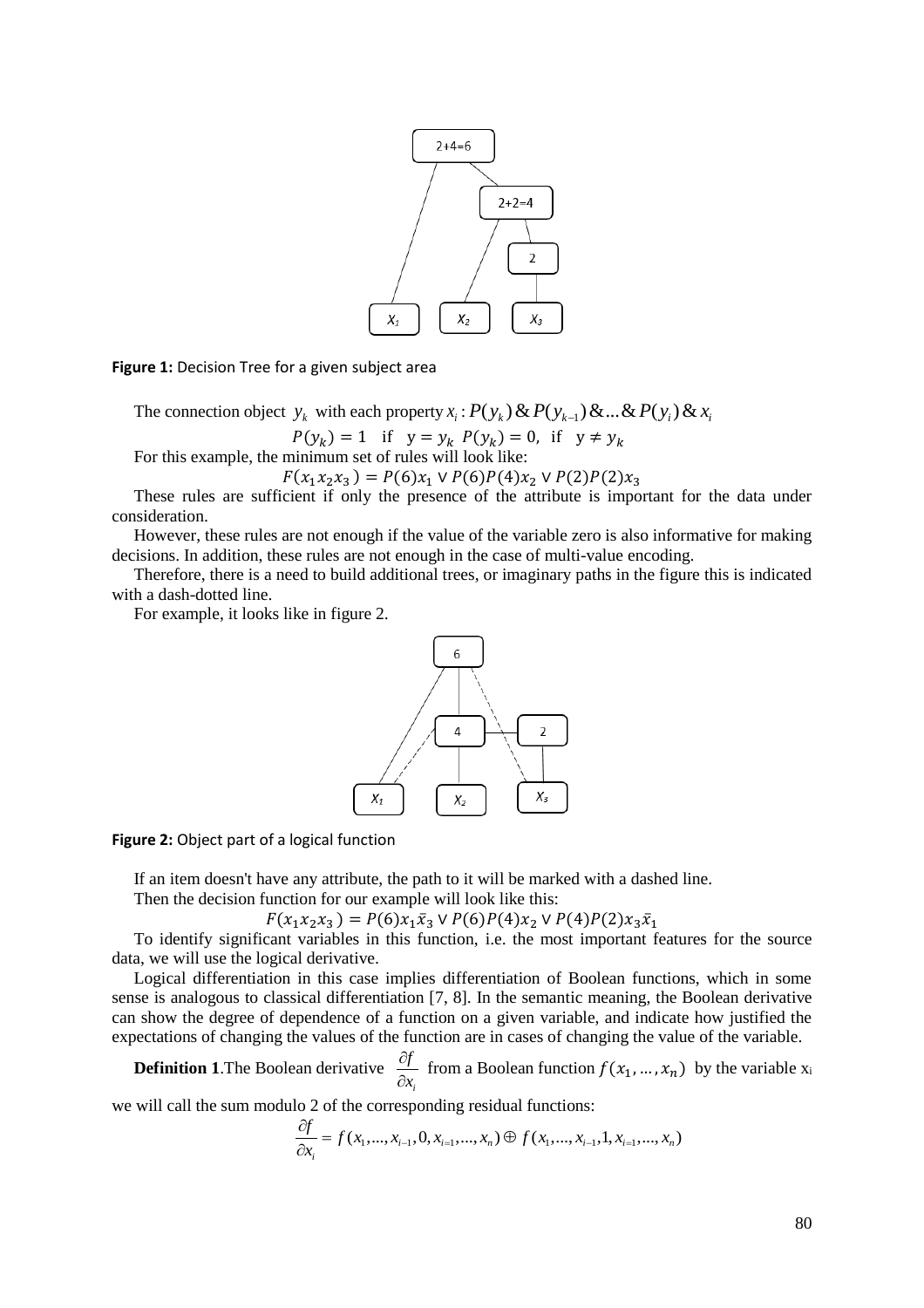**Definition 2.** The weight of the derivative of a Boolean function  $P(\frac{g}{2})$ *i*  $P(\frac{\partial f}{\partial r})$ *x*  $\partial$  $\partial$ the number ("1") in the

column of values of the derivative is called

**Statement 1**. The weight of the derivative for a given variable shows how much the function  $f(x_1, \ldots, x_n)$  depends on the variable xi in comparison with other variables.

**Definition 3.** Expression of the form:

$$
\frac{\partial^k f}{\partial(x_1...x_k)} = \frac{\partial}{\partial x_k} \left( \frac{\partial^{k-1} f}{\partial x_1 ... \partial x_{k-1}} \right);
$$

it is called the mixed derivative of the k-th order of the corresponding variables.

However, the order of the fixed variable does not matter.

A mixed Boolean derivative with respect to k-variables indicates the conditions under which a function changes its value while simultaneously changing the values of  $x_1, \ldots, x_k$ .

If it is necessary to determine the most important characteristics of the objects under consideration in a given subject area after the logical function solver is constructed, you can consider the Boolean derivatives for each variable and thus select the most significant properties.

For our example:  $f(y)$ 

$$
\frac{f(x)}{dx_1} = P(6)\bar{x}_3 \vee P(6)P(4)x_2 \oplus P(6)P(4)x_2 \vee P(4)P(2)x_3 = P(4)P(2)x_3 \vee P(6)\bar{x}_3
$$

The resulting derivative can classify objects by the variable  $x_3$ .

Derivative of the variable  $x_2$ 

$$
\frac{f(X)}{dx_3} = P(6)\bar{x}_3x_1 \vee P(2)P(4)\bar{x}_1x_3 \oplus P(2)P(4)\bar{x}_1x_3 \vee P(6)\bar{x}_3x_1 \vee P(4)P(6) = P(6)P(4)\bar{x}_3\bar{x}_1 \vee P(6)P(4)x_1x_3,
$$

This result gives conflicting data about only two objects, and makes it impossible to classify them. Therefore, it can be argued that the variable  $x<sub>2</sub>$  reflects the most important properties for the data under study.

And the variables  $x_3$  and  $x_1$  are dependent, i.e. they are ensemble variables

$$
x_1 = \overline{x_3}.
$$

Because of the analysis, we can say that knowing the weight values of the neural network, we can build a logical function that reflects the patterns in the data. These patterns may not be obvious when using conventional domain analysis methods. The study of the obtained logical function can reveal the most significant features for each object, and for the considered data as a whole.

#### **5. Comparisons with well-known attention methods in neural networks**

The successfully implemented Attention technology is a way to tell the network what to pay more attention to, that is, to report the probability of a particular outcome depending on the state of neurons and incoming data. The Attention layer implemented in Keras itself identifies factors based on the training sample that reduce network error. Identification of important factors is performed through the method of error back propagation, just as it is done for convolutional networks. When we train a network on data, the importance becomes a function of the probability of an outcome depending on the data received by the network.

In this method, it is proposed to identify logical connections between the objects of the training sample, without the training sample itself, which was used to form the analyzed neural network. In contrast to the Attention method, the proposed approach identifies logical rather than statistical patterns in the data. Allows you to avoid repeating the error back propagation procedure many times. Knowledge of logical patterns, as opposed to statistical ones, will allow you to formalize and more accurately understand the nature of the analyzed data. This approach is relevant in cases when we do not have a training sample with large amounts of data (rare events that are difficult to reproduce), or when processing large amounts of data is faced with the necessary capacity.